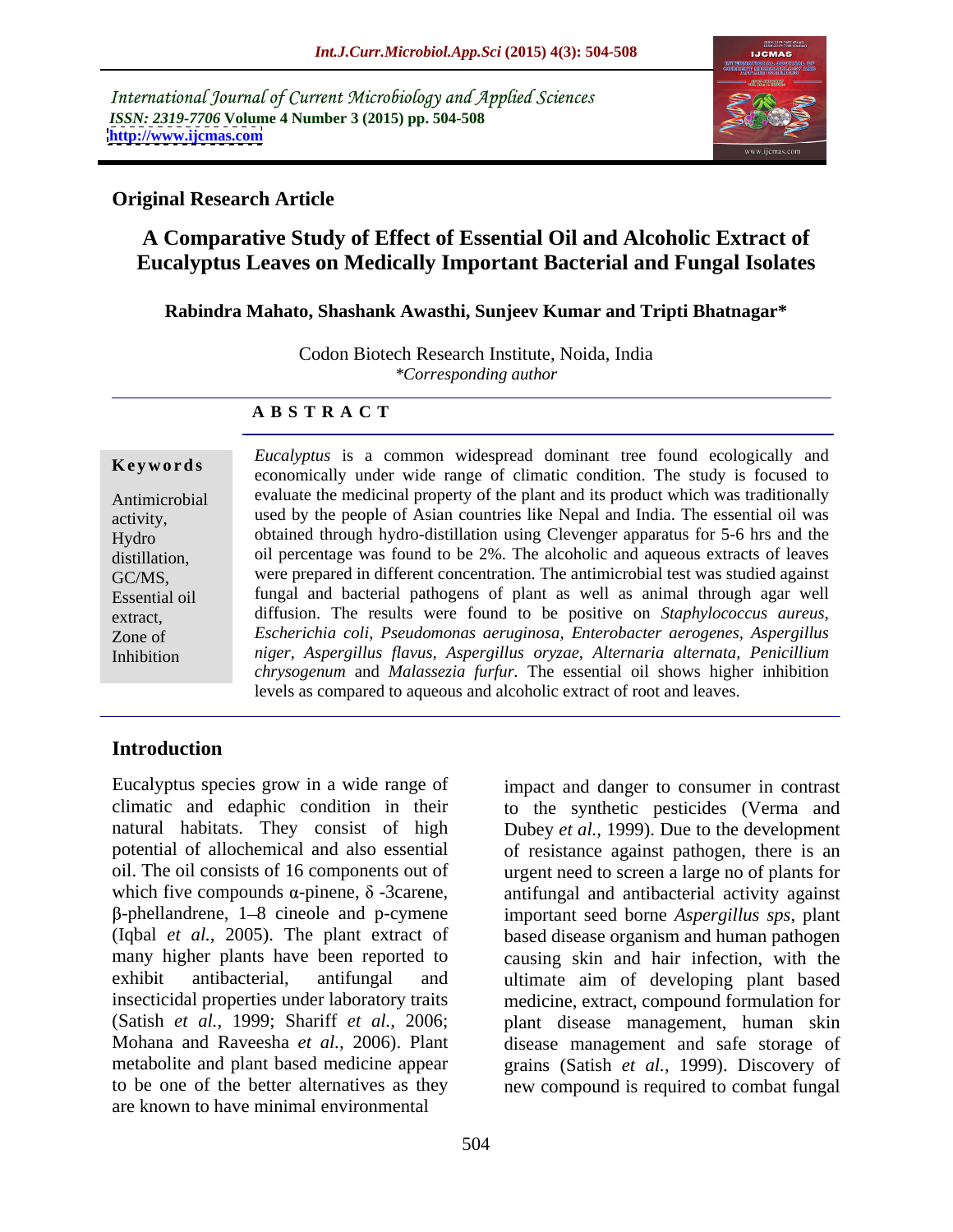A previous study report stated that *Eucalyptus sps E. camaldulensis* leaf essential oil contained bioactive compound Test Microorganism that displayed antibacterial, analgesic and anti-inflammatory effect, anti-termitic The test organisms were obtained from activity, antioxidative and antiradcal Codon Biotech Pvt. Ltd., Noida. Laboratory activities, larvicidal and mosquito repellent like E. coli, activities (Pornpun Siramon *et al.,* 2013). Another study supports that the *aeruginosa*, *Bacillus subtilis, Paenibacillus*  antimicrobial activity of the essential oil of *polymyxa* and *Clostridium sp.* and some *Eucalyptus sps* shows positive effect on fungal samples were isolated from plant, *Staphylococcus aureus, Escherichia coli,*  some from human and some from hospital *Aspergillus niger* and *Penicillium citrinum* like *Aspergillus niger, A. flavus, Aspergillus* (Pornpon *et al.,* 2012; Bachir Raho Ghalem *oryzae, Alternaria alternata, Penicillium* and Benali Mohammed, 2008). *citrinum* and *Malassezia furfur* (Dandruff)

In this study, medicinal value of Eucalyptus from curd and Geotrichum candidum plant has been screened. The test microbial can be supported by the fact that natural diffusion method. The different pure product and medicinal agents derived from bacterial strains such as E. coli, plants play vital role in health care system of Staphylococcus aureus, Enterobacter 20% of the population in developed aerogenes, Pseudomonas aeruginosa,

# **Collection of plant material and isolation of essential oil and preparation of**

For isolation of Oil, Leaves sample were isolated by following procedure- 100gm of leaves sample were added to Clevenger<br>apparatus under hydro distillation for 5 to 6

infection (Ravindra *et al.,* 2008; Prakash and Chanakyapuri garden, Delhi and root from Ragavan, 2008; Etienne *et al.,* 2008). nursery, Greator Noida. Leaves were dried and methanolic and aqueous extract of different concentration were prepared

## **Test Microorganism**

like *E. coli, Staphylococcus aureus, Enterobacter aerogenes, Pseudomonas* and yeast sample *Saccharomyces cerevisiae* from curd and *Geotrichum candidum*

cultures were of pathogenic bacteria and **Antibacterial activity:** The antimicrobial fungi origin. The importance of the work effectiveness was screened by Agar well countries and more than 50% of all drugs in Bacillus subtilis, Paenibacillus polymyxa clinical use and have a natural product and *Clostridium sp.* were taken and swabbed origin (Harami *et al.,* 2006). with sterile cotton over the entire surface of  **Materials and Method** wells were already made before bacterial **extracts-** and the plates were incubated for 24 hrs at diffusion method. The different pure bacterial strains such as *E. coli, Staphylococcus aureus, Enterobacter aerogenes, Pseudomonas aeruginosa*, *Bacillussubtilis, Paenibacillus polymyxa* the pre-set solidified NA petri plate. The two swabbing. One well was filled with 50 l/80µl of extract or essential oil and second was filled with sterile distilled water 37°C and zone of inhibition was observed.

collected from Dhanusha, the oil was **Antifungal activity:** The fungal strains apparatus under hydro distillation for 5 to 6 inoculated in PDA media. Antifungal hr, 2ml of essential oil was obtained. activity was also done by above mentioned For the preparation of extract of the plant fungal strains such as *Aspergillus niger, A.* leaves & roots were collected from flavus, Aspergillus oryzae, Alternaria were isolated from soil, infected leaf of tomato and hair dandruff and were agar well diffusion method. The different *flavus, Aspergillus oryzae, Alternaria*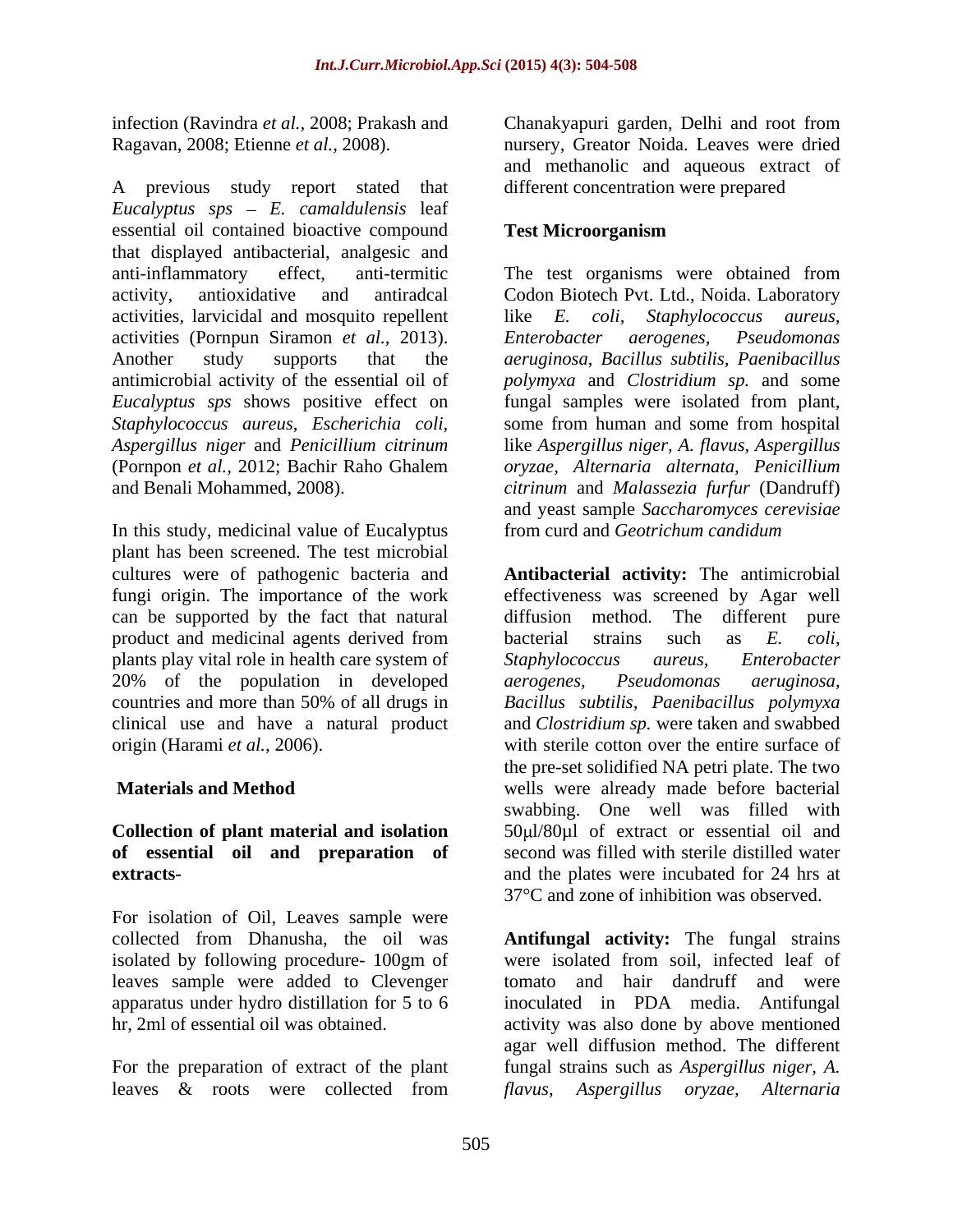*alternata, Penicillium citrinum and* The result shows that the wide variation in were made in which one well was filled with efficiency of essential oil of *Eucalyptus sps*. control and other two filled with sample was found to be potent against all the sample

were found to be positively inhibited by the essential oil extracted. The result of in vitro antimicrobial test shown by the extract and essential of *Eucalyptus sps* with reference to

The results clearly indicate that the antimicrobial agent in Eucalyptus tree is treatment of Aspergillosis, candidiasis, antimicrobial agent in Eucalyptus tree is treatment of Aspergillosis, candidiasis, extracted in non- polar solvents. Thus, the Urinary tract infection and wound infection. inhibitory effect of oil as compared to alcoholic extract was far different and greater than alcoholic extract.

*Malassezia furfur* and in yeast sample the antimicrobial properties of plant *Saccharomyces cerevisiae* from curd and essential oil with respect to type of plant *Geotrichum candidum* were taken for testing extract. The oil shows its antibacterial and of antifungal activity. The PDA media were antifungal activity against all the microbes poured on petri plate. Two to three wells i.e., bacteria or fungal pathogens. The extract or oil. including fungi, bacteria and yeast. It was **Result and Discussion Example 2 I** ike *Clostridium acetobutylicum*. The Among 15 samples taken, 6 fungal samples, diffusion depends on the sample as in<br>2 yeast samples and 7 bacterial samples bacterial sample 10-20µl is taken where as essential oil extracted. The result of in vitro the effectiveness. In fungal sample, the oil control is shown in table. compared the inhibitory effect of *E. sps* efficiency of essential oil of *Eucalyptus sps*. was found to be potent against all the sample also found effective on anaerobic bacteria like *Clostridium acetobutylicum*. The amount of extracted oil in agar well diffusion depends on the sample as in bacterial sample 10-20µl is taken where as in fungus 50-80µl is required to determine shows highest inhibition on Aspergillus niger i.e. 2.3cm. The present study therefore essential oil and was an attempt to established the basis for the use of oil in the

|                                    | Zone of inhibition shown in cm |               |                       |
|------------------------------------|--------------------------------|---------------|-----------------------|
| Name of isolate                    | <b>Essential oil</b>           | <b>Aquous</b> | <b>Alcoholic</b>      |
|                                    |                                | extract       | extract               |
| Staphylococcus aureus              |                                |               | $\sim$ $\sim$<br>U.G. |
| E. coli                            |                                |               |                       |
| <b>Bacillus subtilis</b>           |                                |               |                       |
| Enterobacter aerogenes             | 1.6                            |               | $\mathbf{1.2}$        |
| Paenibacillus polymyxa             |                                |               | U.N.                  |
| $\vert$ Pseudomonas. aeruginosa    | 1.2                            |               |                       |
| $\vert$ Clostridium acetobutylicum |                                |               |                       |

**Table.1** Result of in vitro susceptibility test of bacterial isolate against essential oil and extract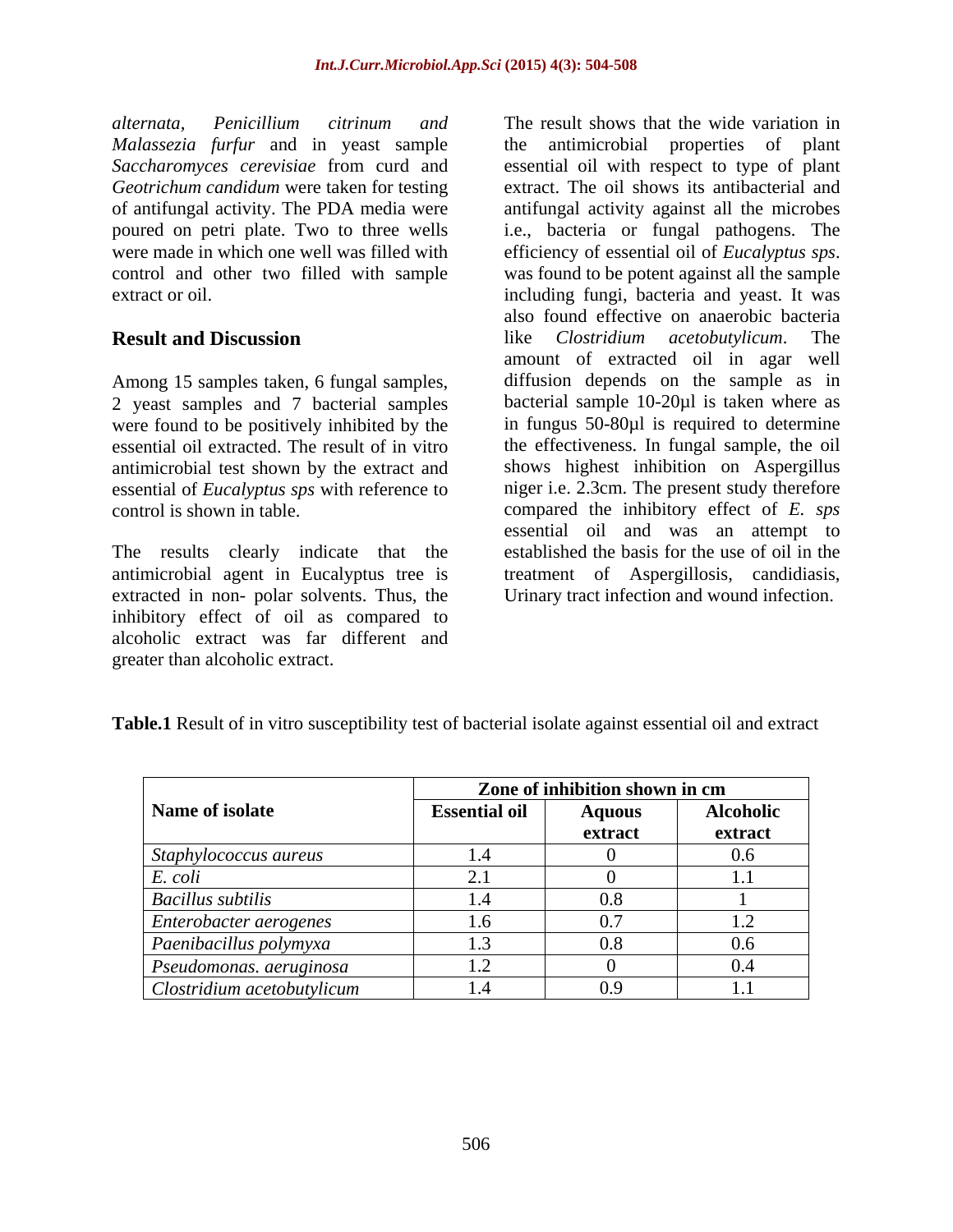| <b>Fungal Strain</b>    |                              | Zone of inhibition shown in cm |                          |  |
|-------------------------|------------------------------|--------------------------------|--------------------------|--|
|                         | <b>Essential oil</b> Aqueous |                                | <b>Alcoholic Extract</b> |  |
| Aspergillus niger       | 2.3cm                        | Extract                        |                          |  |
| Aspergillus flavus      |                              |                                |                          |  |
| Aspergillus oryzae      |                              |                                |                          |  |
| Alternaria alternata    |                              |                                |                          |  |
| Penicillium chrysogenum | $\sim$                       |                                |                          |  |
| Malassezia furfur       |                              |                                |                          |  |
| S. cerevisiae           |                              |                                |                          |  |
| G. candidum             |                              |                                |                          |  |

**Table.2** Result of in- vitro susceptibility test of fungal isolate against essential oil and extracts

**Figure.1** Bar diagram showing antibacterial activity of oil and extracts against bacterial cultures